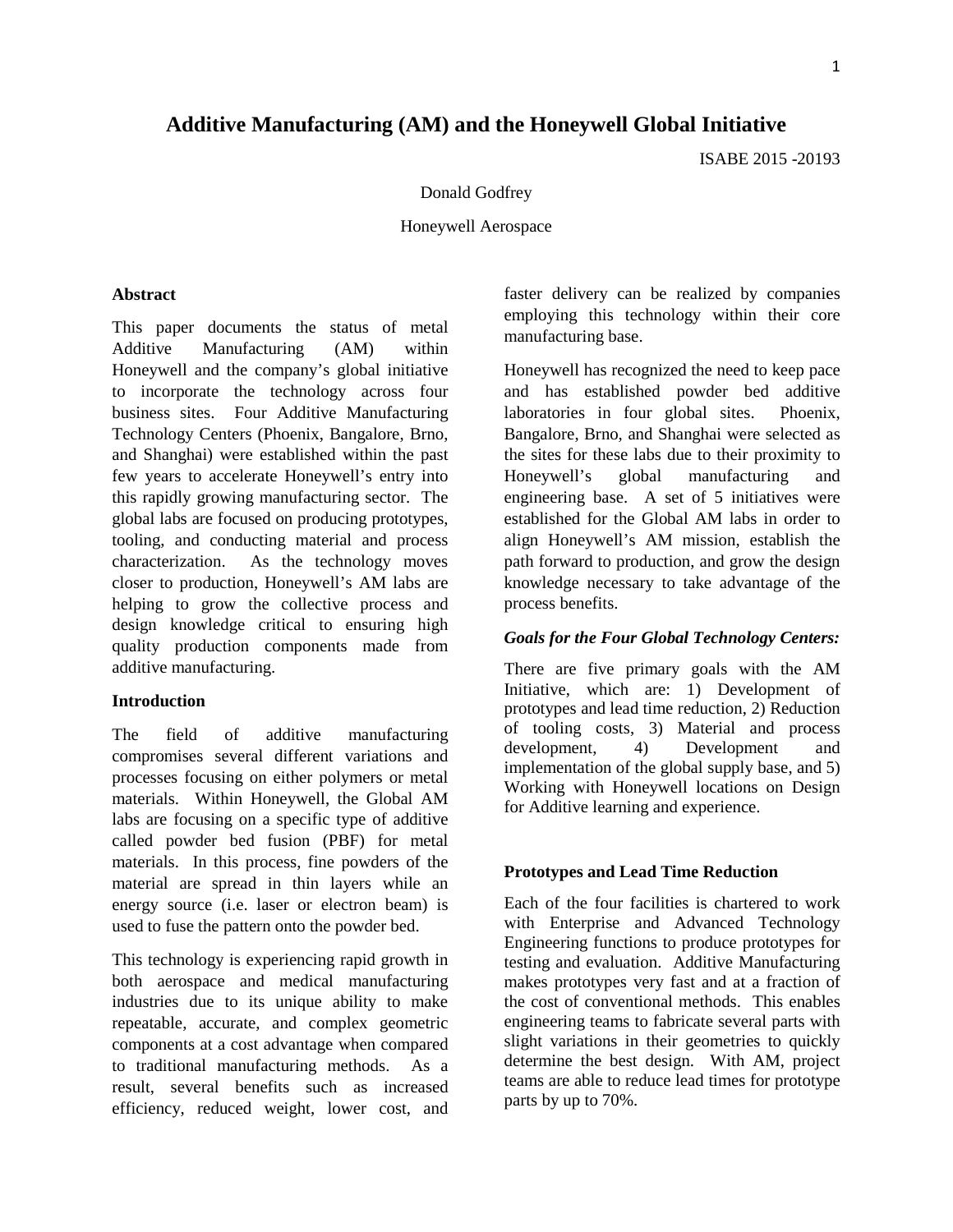This was first displayed in a project involving the Tangential On-Board Injector (TOBI) for the HTF7500E (HTF7000-2) Program. The TOBI shown in Figure 1 was initially cast using a coredie/wax-die casting approach. However, air flow for the final machined part was approximately 5 percent above engineering design intent. A new part was needed, but the engine program required a series of engine tests be conducted within weeks. Since a new core/wax die for the TOBI would take months, the team implemented AM Technology and was able to produce three parts in 8 weeks. Ten months later, after the engines were tested at Honeywell's research test facility and after a test engine was even mounted on the Honeywell Boeing 757 Flight Test Bed, a new cast TOBI was finally delivered to Honeywell by the casting vendor. Additive Manufacturing enabled critical cycle time reduction to support a key certification program.



Figure 1: TOBI Ring for HTF7000

AM Technology was also used to produce turbine blades for a Phoenix test rig for a Helicopter program. Figure 2 shows a picture of a High Pressure Turbine Blade produced using AM Technology. It normally takes 18 months to make a core/wax die set of tooling, and some of this tooling can cost upwards of \$500K - \$800K. The Turbines Group used AM Technology to produce four sets of turbine blades in 9 weeks. After each build, the blades were inspected via Structured Light Inspection techniques (white light) and each was tested with air flow measurement devices. After each build, the CAD files were changed slightly and a new AM build took place. Within four builds (a duration of 9 weeks), the final blade design was

documented. This process of measuring and flowing blades using conventional casting technologies would have taken 3 years or more to accomplish. With additive manufacturing, this time was reduced to 9 weeks- and without tooling costs. Once the final blade geometry was completed, the Engineering Team was able to work with the casting vendor to make the desired single crystal cast blade without multiple casting iterations. This technology has also been used to build High Pressure Turbine Nozzles shown in Figure 3.



Figure 2: 2nd Stage HPT Blade for HTF7000



Figure 3: 2nd Stage HPT Nozzle for HTF7000

A recent example of prototyping within the Global AM Labs is an atomizer shroud for the new 131-9 APU variant HGT750 shown in Figure 4. The design team was tasked with developing a shroud design that minimized combustion gas emissions. In initial testing, the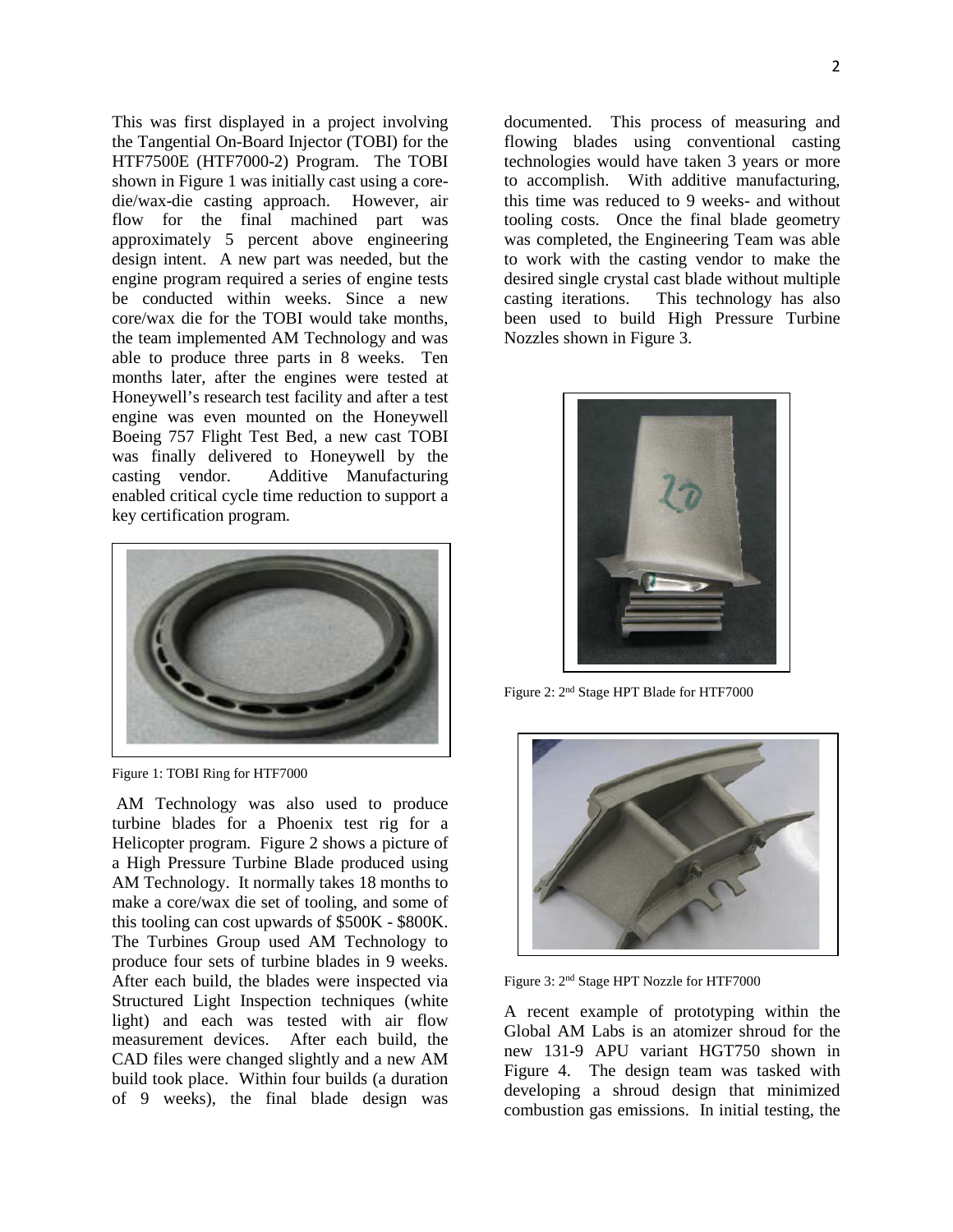team found their design had issues with carbon build-up on the atomizer nozzle tip. To mitigate this carbon build-up, several design changes were made via additive manufacturing in the Phoenix lab. Where a typical design iteration would take several months to manufacture conventionally, AM helped the team receive components for testing in a matter of weeks.



Figure 4: Atomizer shroud for 131-9/HGT750.

# **Reduction of Tooling Costs**

Each of the Honeywell locations spends considerable amounts of money for tooling. It has been shown, the return-on-investment associated with Additive technology can be maximized through the use of producing AM tooling. A perfect example is that of an inlet booster rake for measuring airflow turbine engine test cells. A previous order of 10 sets of these rakes cost \$50,000 due to the vendor requiring a combination of welding, brazing, EDM machining, and other conventional methods to make the complex shapes.

The Phoenix Additive Manufacturing Technology Center (AMTC) was provided the same design and produced a set of 10 rakes for under \$7,000 total cost including postprocessing. Figure 5 shows the additively build inlet booster rake and a cross-section of the inside channels which emphasizes the complexity of the design.



Figure 5: AM-built Inlet Booster Rake and cross-section.

## **Materials and Process Development**

At the 2013 Honeywell Technology Symposium, representatives from all Honeywell business groups met to determine and prioritize which materials should be characterized based on benefit and future growth.

It was not unexpected that a large number of materials were requested. Nickel and Cobaltbased superalloys were high on the list, as were aluminum and titanium alloys. As a starting point, several common alloys were selected, test bars were fabricated via powder bed fusion process at multiple vendors, and baseline mechanical property data was collected.

The most advanced data was collected for IN718 nickel-based superalloy. The results for IN718 as well as several of the materials tested showed that AM-built specimens exhibited superior tensile and LCF/HCF properties when compared to cast material. Figure 6 shows a graph of IN718 as-built bars compared to cast IN718.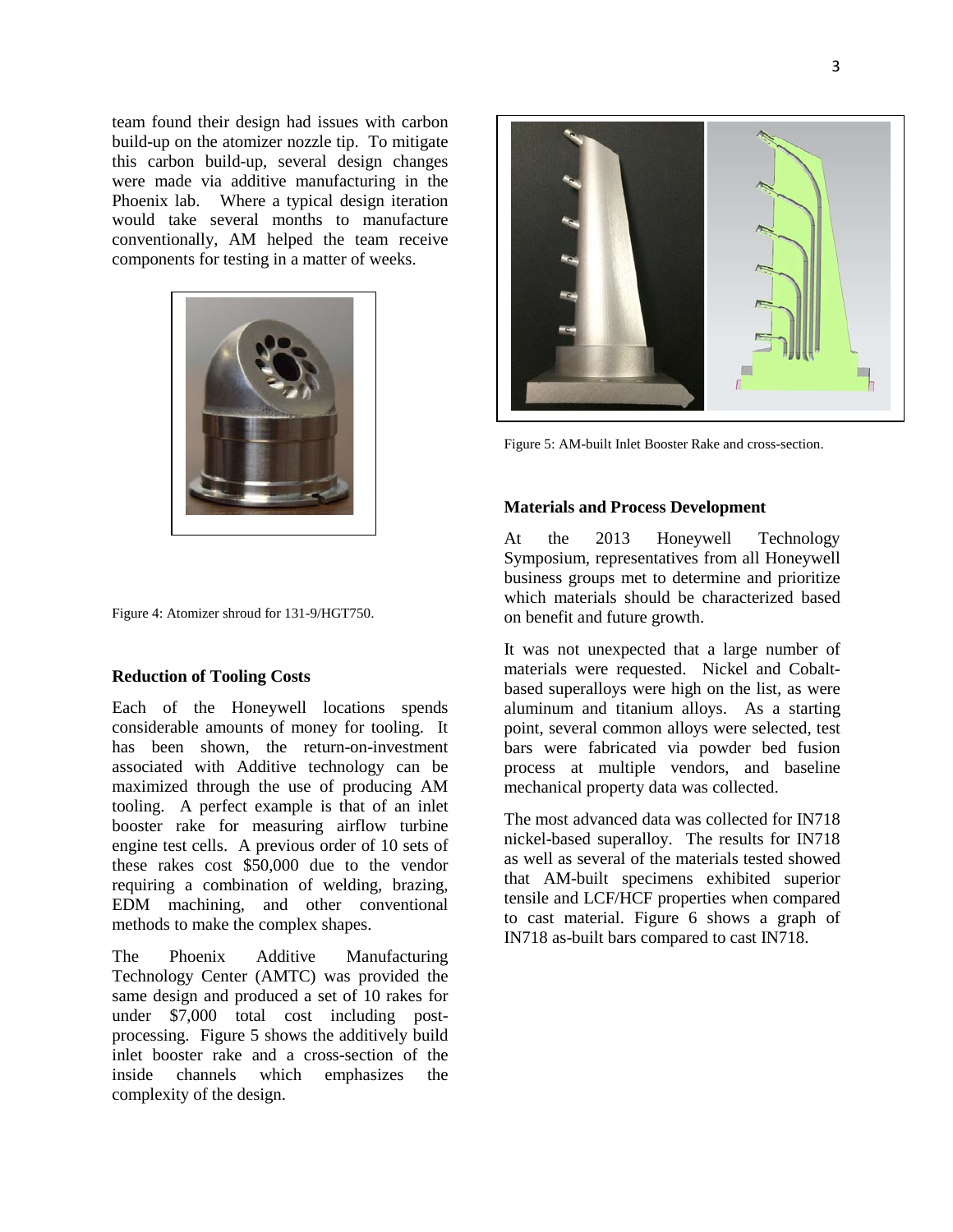

Figure 6: Surface Effects on LCF for DMLS 718

In some cases, AM-built mechanical properties approached and even exceeded those of wrought materials. However, given the infancy of this technology, powder bed fusion AM is viewed as a possible replacement or equivalent for cast materials and not yet considered an equivalent replacement for wrought material at this time.

Material development within the Global AM Labs is moving quickly under the guidance and oversight of the Materials and Process Engineering Group in Phoenix. This work involves characterizing several aspects of the process, including powder, machine, equipment, parameters used as well as testing AM-built material made under fixed process conditions.

Specifications have been written for powder used in PBF machines, and a process specification for PBF is currently in review. Fixed process creation and quality control procedures are being developed with the goal of production by the end of 2015. Powder re-use studies are also being conducted by the Global Labs to understand how to recycle powder for maximum cost savings.

In-process monitoring is another area that the Global AM Labs have been growing internal knowledge and building databases for quality control purposes. Melt pool monitoring, realtime feedback of the laser, and dimensional monitoring of parts and powder are key areas of focus. Through a combination of internal

projects and government funded DARPA investigations, Honeywell is building the core knowledge base required to utilize in-process monitoring for AM.

Still, a key area that needs further development is that of post-processing and inspection of AM parts. Effective methods of surface finishing and non-destructive evaluation must be addressed for the process to gain production acceptance. The Global AM Labs have initiated efforts into these areas but more must be done.

### **Development of the Global Supply Base**

Just as Honeywell is beginning to implement AM technology, the supply base poses a risk if not properly managed. Experience to-date has shown that the North American supply base is very immature and not yet ready to meet the stringent requirements of aerospace production.

Honeywell locations using these services must consider that these types of companies offer printing services only. They will not provide a guarantee that the AM processed material will meet engineering design intent. For the near term, these companies provide a valuable service by producing components for prototypes. These companies often want to bid on printing production parts. The manufacturing of production parts using additive manufacturing technology must be managed via a fixed process and by a vendor that is approved by Honeywell Quality and the Materials and Process Engineering organization.

Honeywell is moving this technology into being a qualified process using either in-house capability or with a vendor that has stringent quality control processes audited and approved by Honeywell.

### **Design for Additive Manufacturing**

Understanding the new design freedoms that AM Technology provides will require cultural change. Design engineers must learn the advantages this new manufacturing method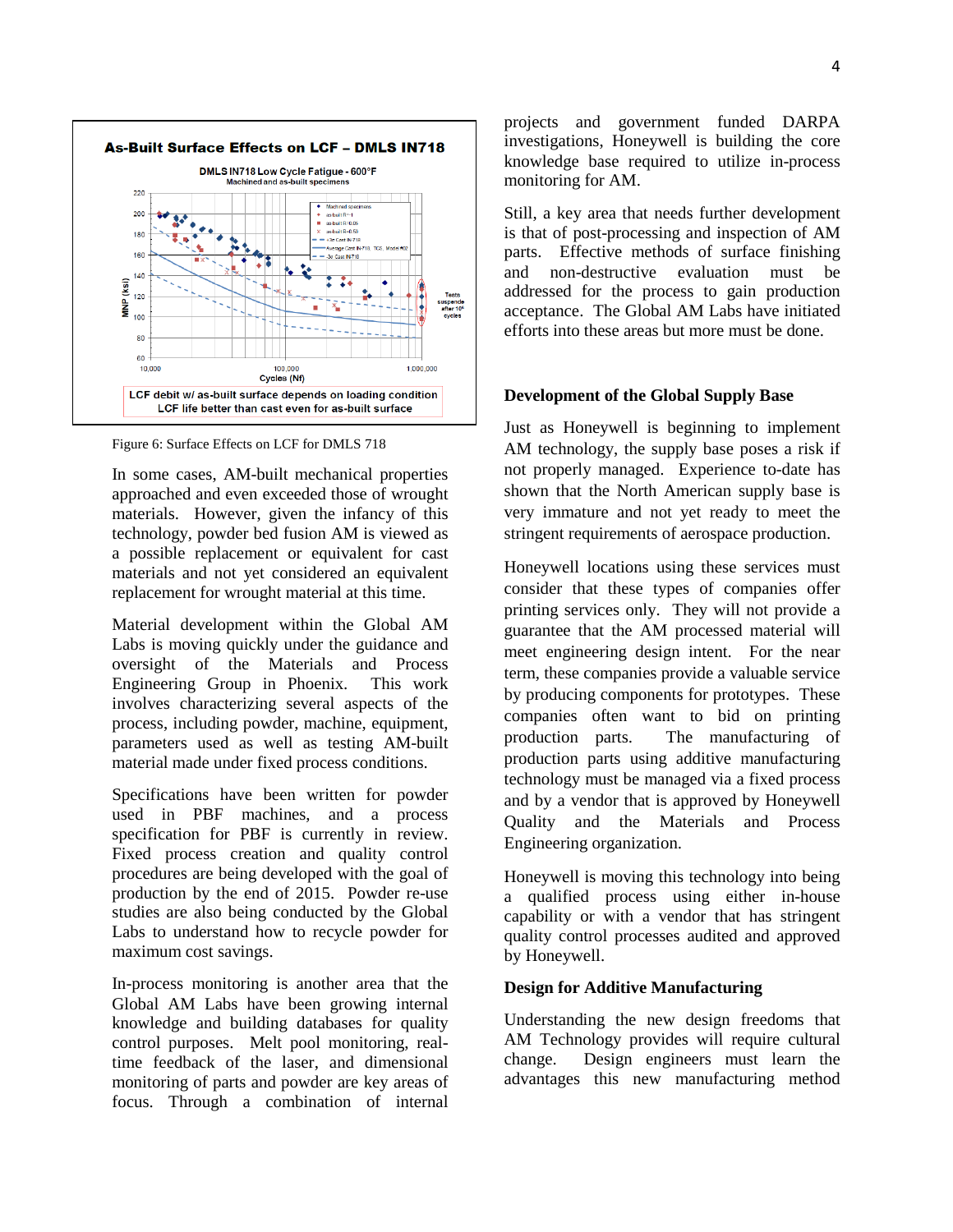provides with regard to component design opportunity.

Honeywell is working with corporations and universities to train Honeywell designers to better understand the technology and the design freedoms 3D printing makes available. Just recently, an introductory class on AM Design and Process was given to over 50 Honeywell Design Engineers at the Phoenix Learning Center. The Global AM labs are also working with multiple project groups on evaluating designs for AM. Various exercises such as incorporating manufacturing build rules and geometric optimizations are currently carried out on a daily basis.

For wide scale implementation, it is envisioned that software tools will assist the designer in understanding how to shape components in the most efficient way for AM. This growing field is termed Topology Optimization. The AM Global labs are working with teams in Advanced Technology and Design Engineering to evaluate multiple 3rd party Topology Optimization software platforms.

As an initial exercise in re-design of components for AM, a case study was made on the TPE331 engine mount bracket. Figures 7 and 8 show the redesigned part, which resulted in a 50% weight reduction while maintaining design intent. The Phoenix AMTC then built the re-designed part to demonstrate design to manufacture feasibility.

# **The Future**

Over the next several years, the Global AM Labs will continue to increase Honeywell's knowledge and expertise in powder bed additive manufacturing. Expansions of the labs are currently being undertaken in Phoenix, Brno and Shanghai. The addition of reactive metals capability such as Al and Ti alloys will be a reality in 2016. A large scale machine capable of printing parts twice the current build volume size will be implemented in both Phoenix and



Figure 7: ANYS analysis of re-designed TPE331 Engine Mount confirming design loads sufficient. Weight reduction of 56% from current design.



Figure 8: Photo of AM-built TPE331 Engine Mount next to current design TPE331 Engine Mount.

Brno in 2016. Bangalore will be expanding their laser machine capabilities as well as their test lab support. Shanghai has installed a new laser machine with more planned in 2016.

In addition to metals, the Global AM Labs will initiate growth into polymer and ceramic materials. Increased focus on tooling will drive the need for polymer capability. For ceramics, extreme temperature environments are driving the need to explore ceramic materials for traditionally metal components.